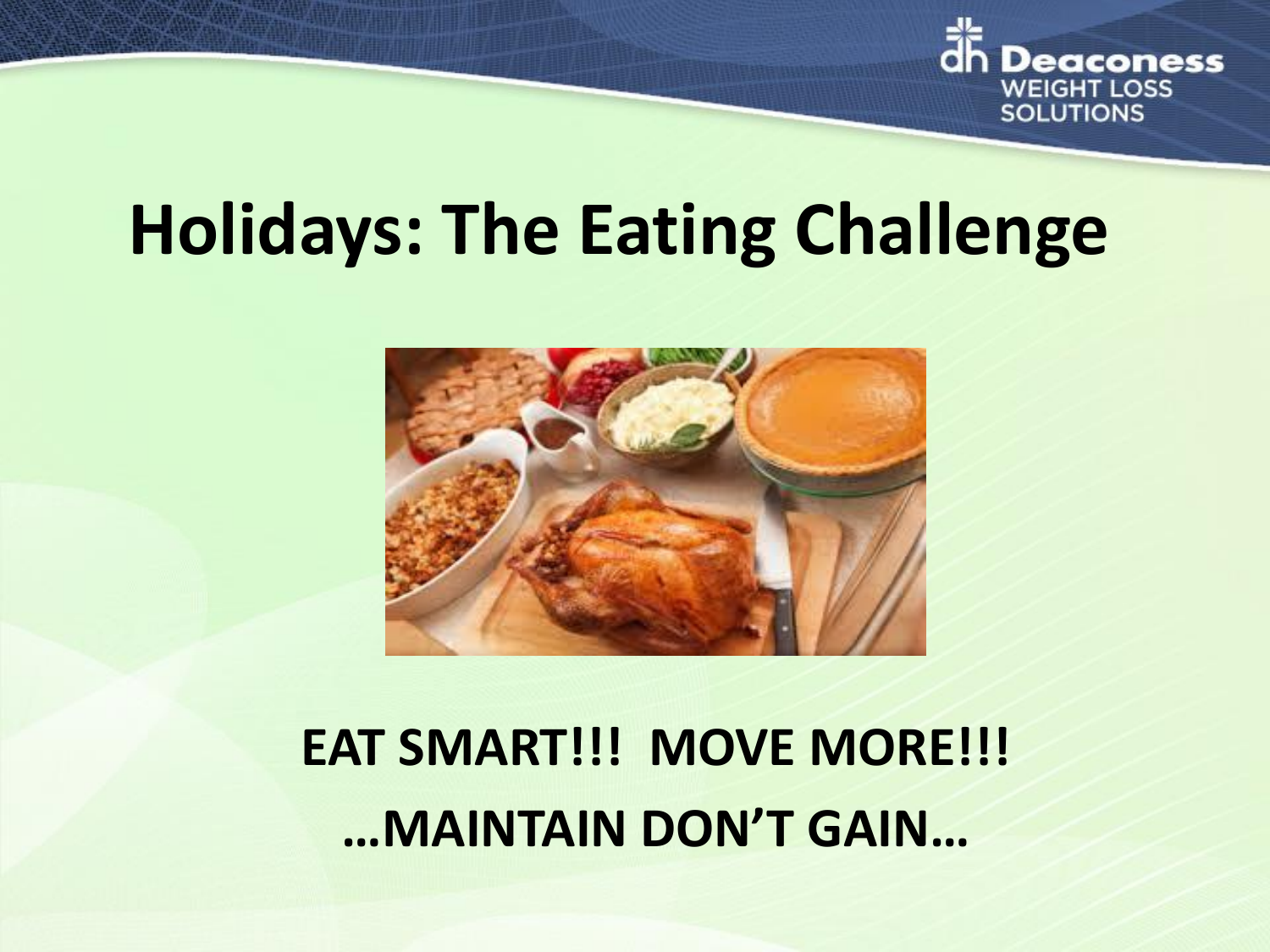

## **Plan for Success**

### Top 10 TIPS FOR HOLIDAY EATING

- 1. Be realistic
- 2. Don't skip meals
- 3. Survey party buffets before filling your plate
- 4. Eat until you are satisfied not overly stuffed
- 5. Be careful with beverages
- 6. Take the focus off of food
- 7. Balance food intake out over the day
- 8. Take a healthier version of a favorite food to a holiday gathering
- 9. Practice healthy holiday cooking
- 10. Plan time for exercise

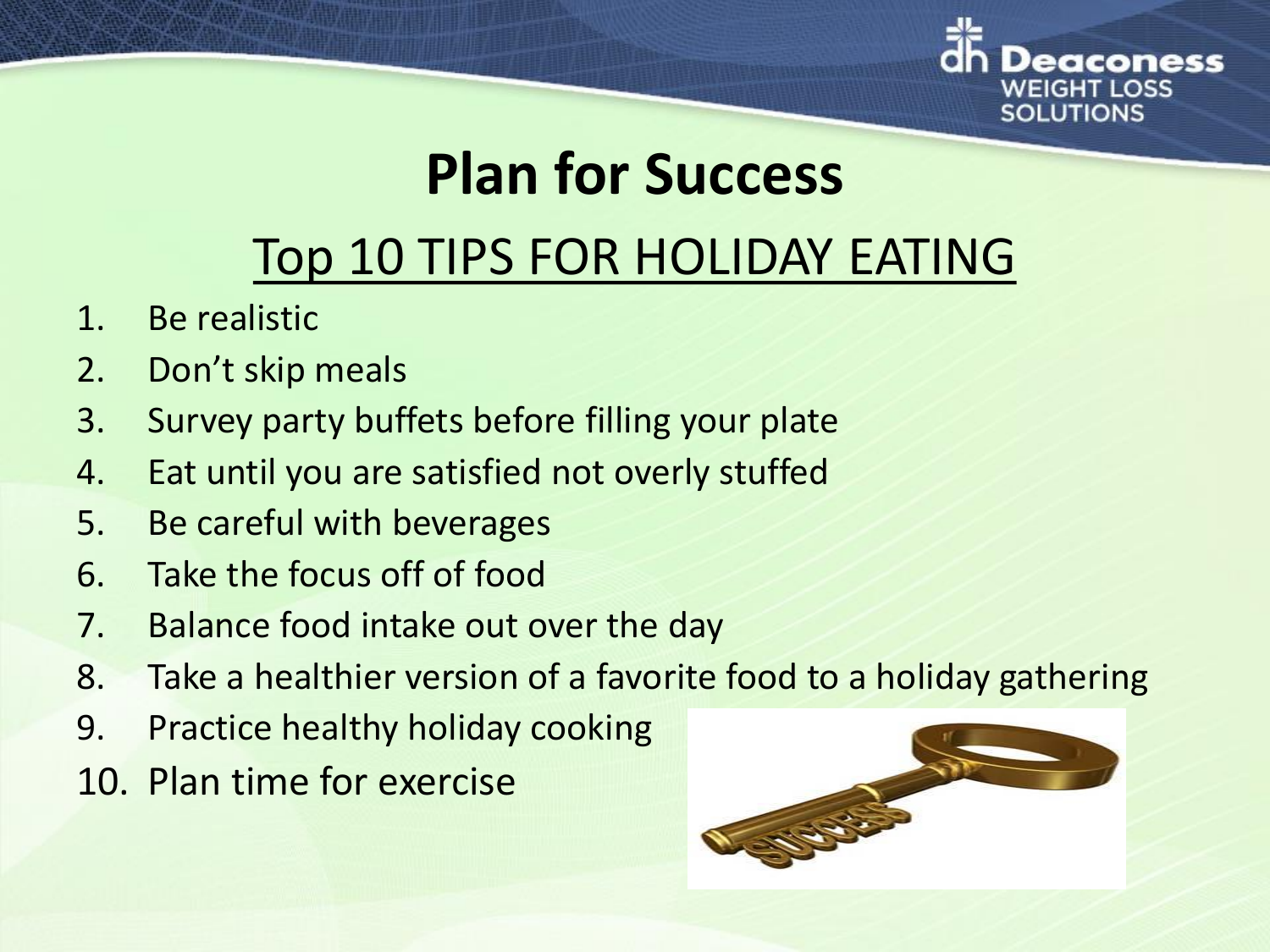

# Holiday Eating TIP #1: Be Realistic



### Don't try to lose weight…Strive for weight maintenance

**NOTE**: Trying to lose weight during the holiday may be a self-defeating goal.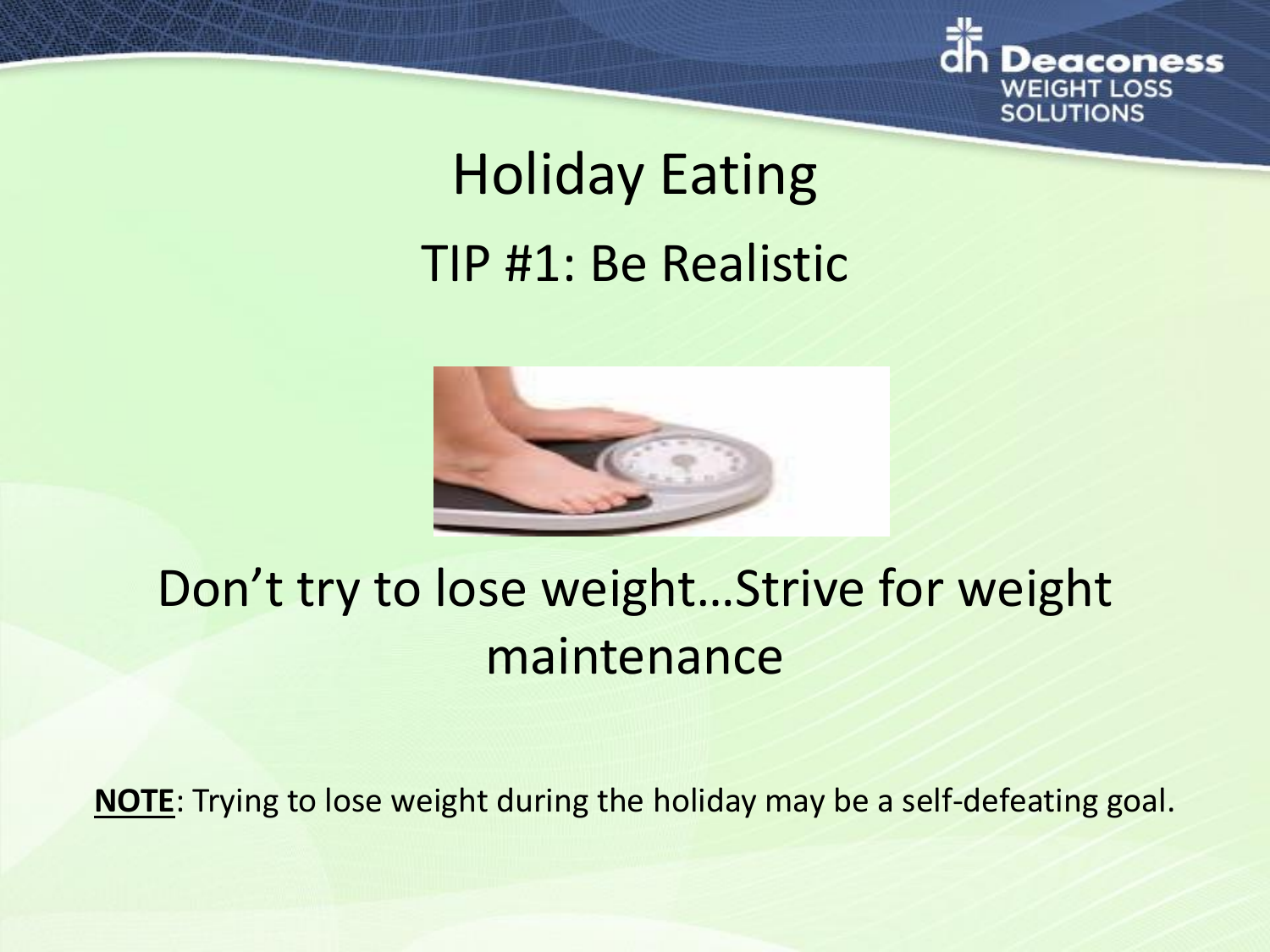

# Holiday Eating Tip #2: Eat 3Meals/Don't Skip Meals



One will be less tempted to overeat when one eats 3 meals. If one skips a meal, they most likely will find themselves starved when the holiday meal comes around. The tendency to overeat will be there to battle.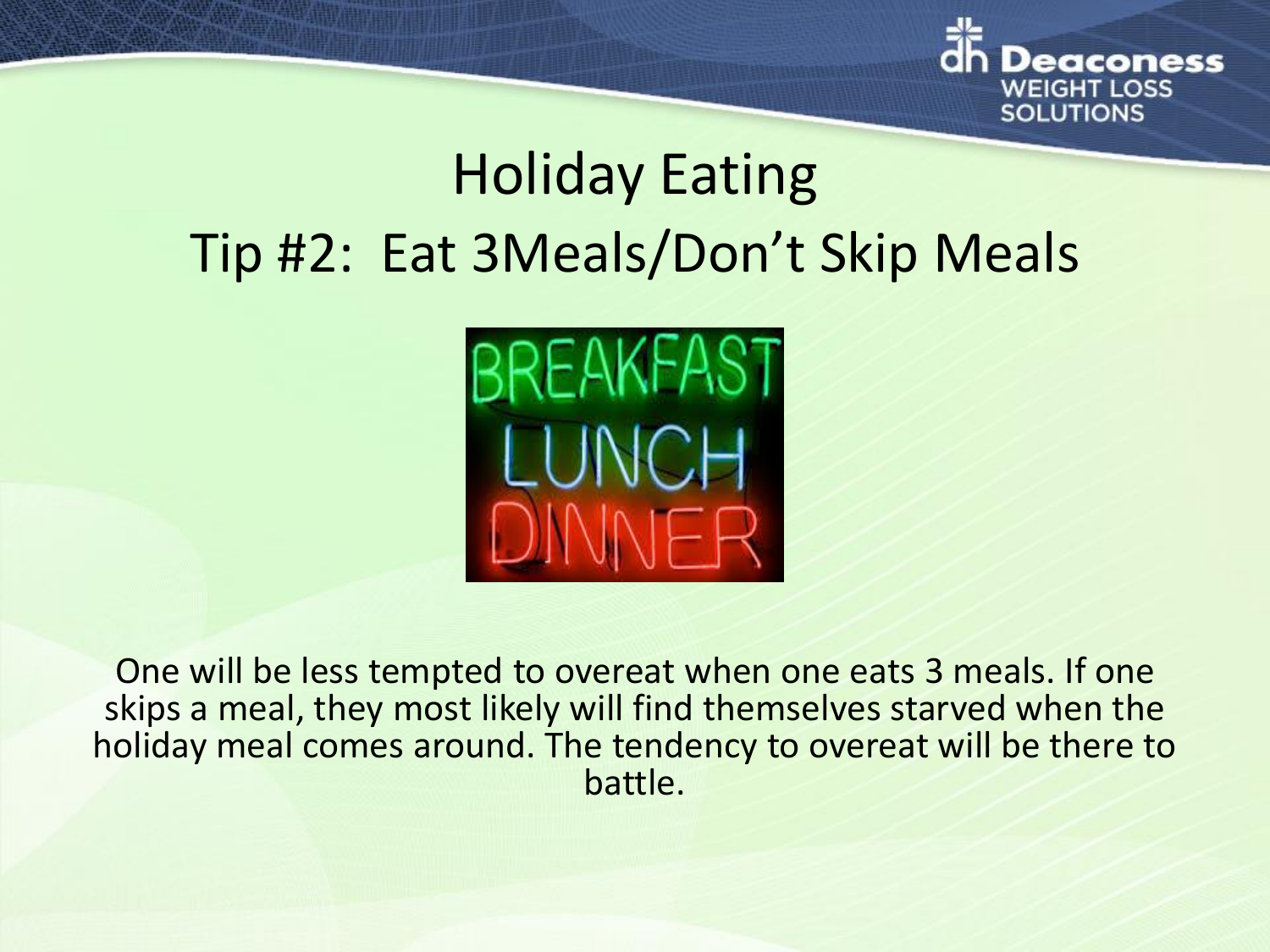

## Holiday Eating Tip #3: Survey the Buffet Line before Filling Your Plate



Choose your most favorite foods for the holiday and have small portions. Leave the foods alone that you do not like or that you can get anytime of the year. Limit yourself to one plate.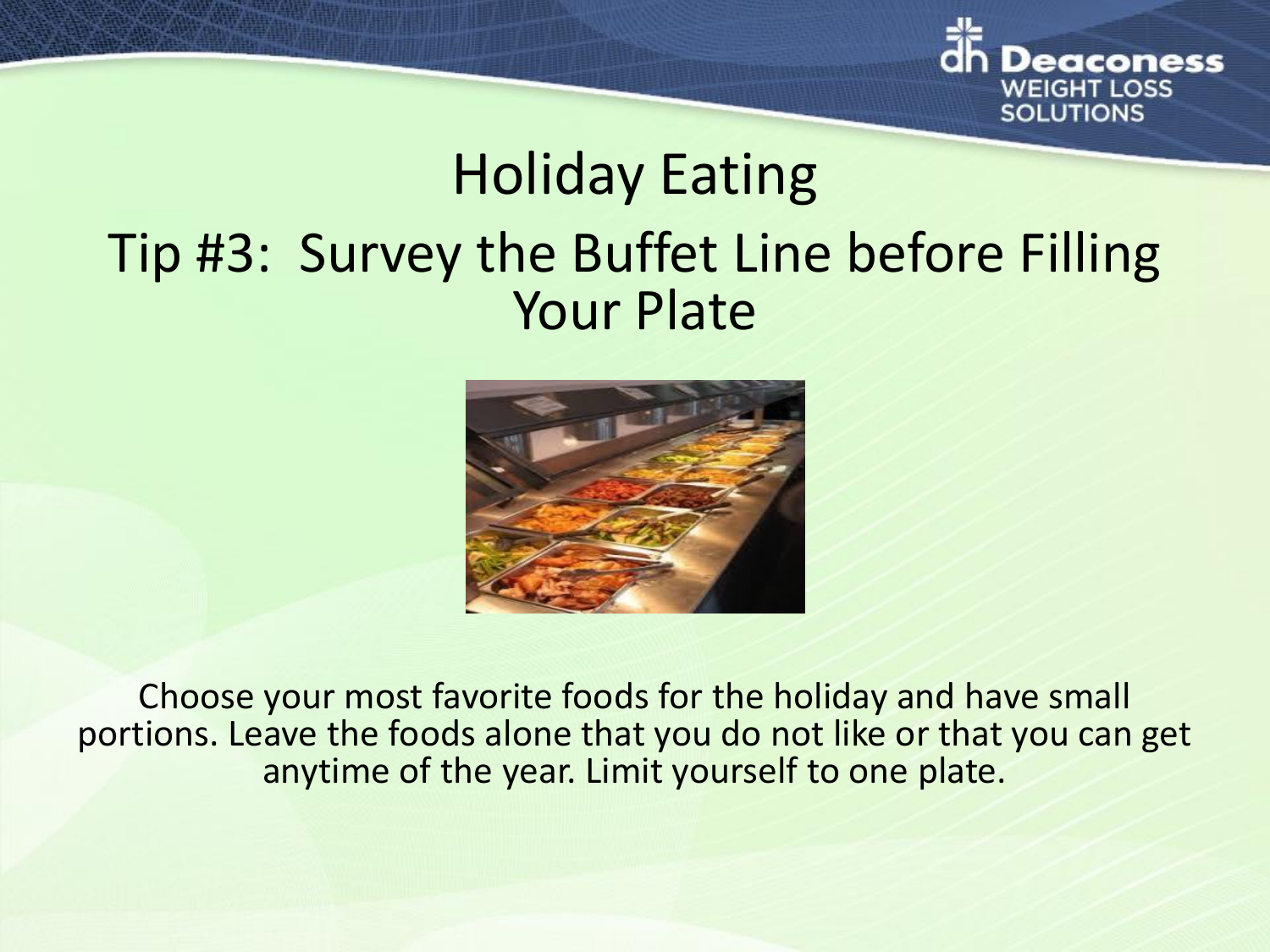

## Holiday Eating Tip #4: Eat to Satisfaction Not to a Level of Stuffiness



Eat your favorite foods …Just in small portions. Savor each bite by eating mindfully. Make your meal last 20 minutes. Gauge your level of fullness.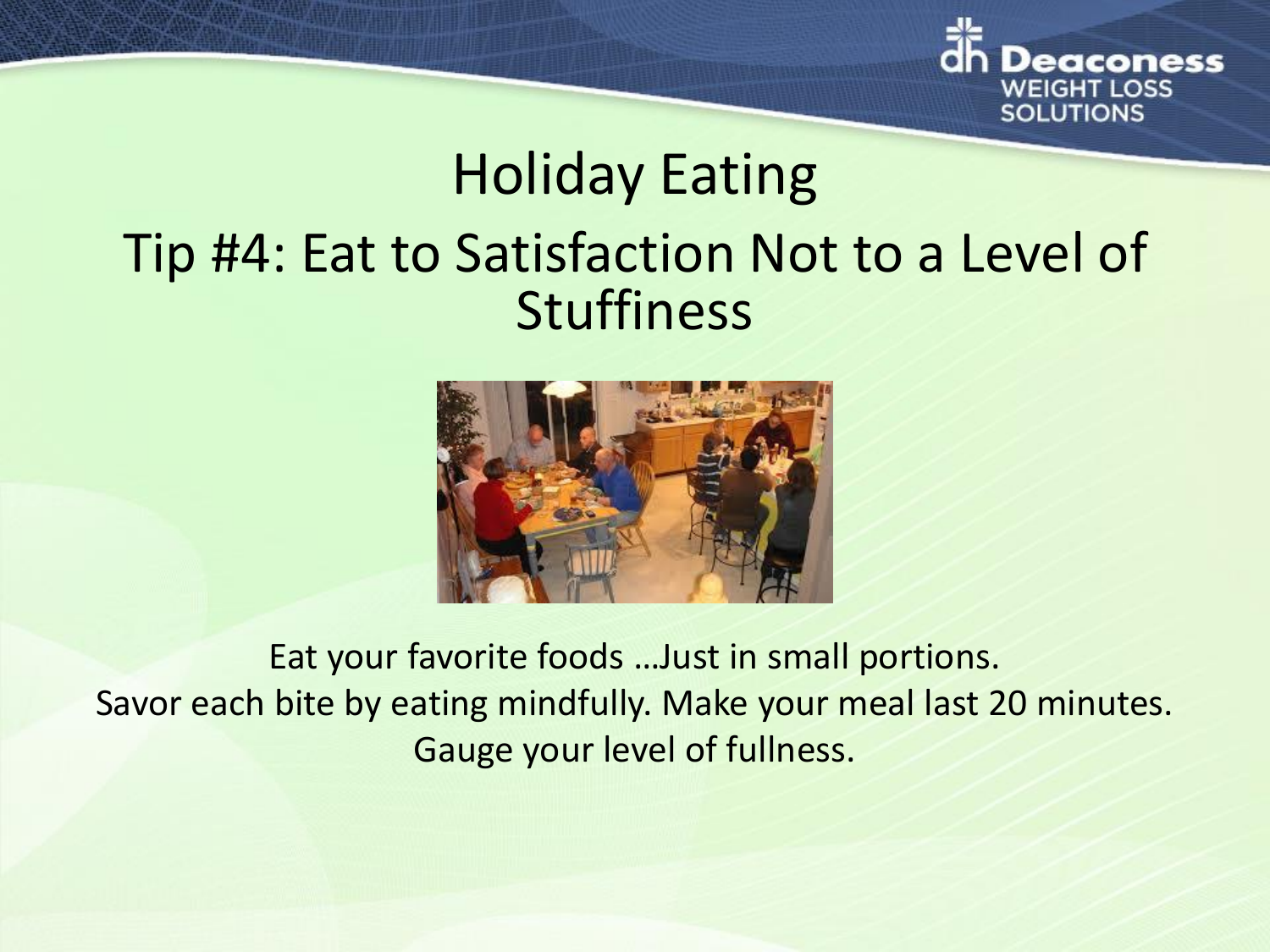

### Holiday Eating

### Tip #5: Watch Calories in Beverages-they can add up

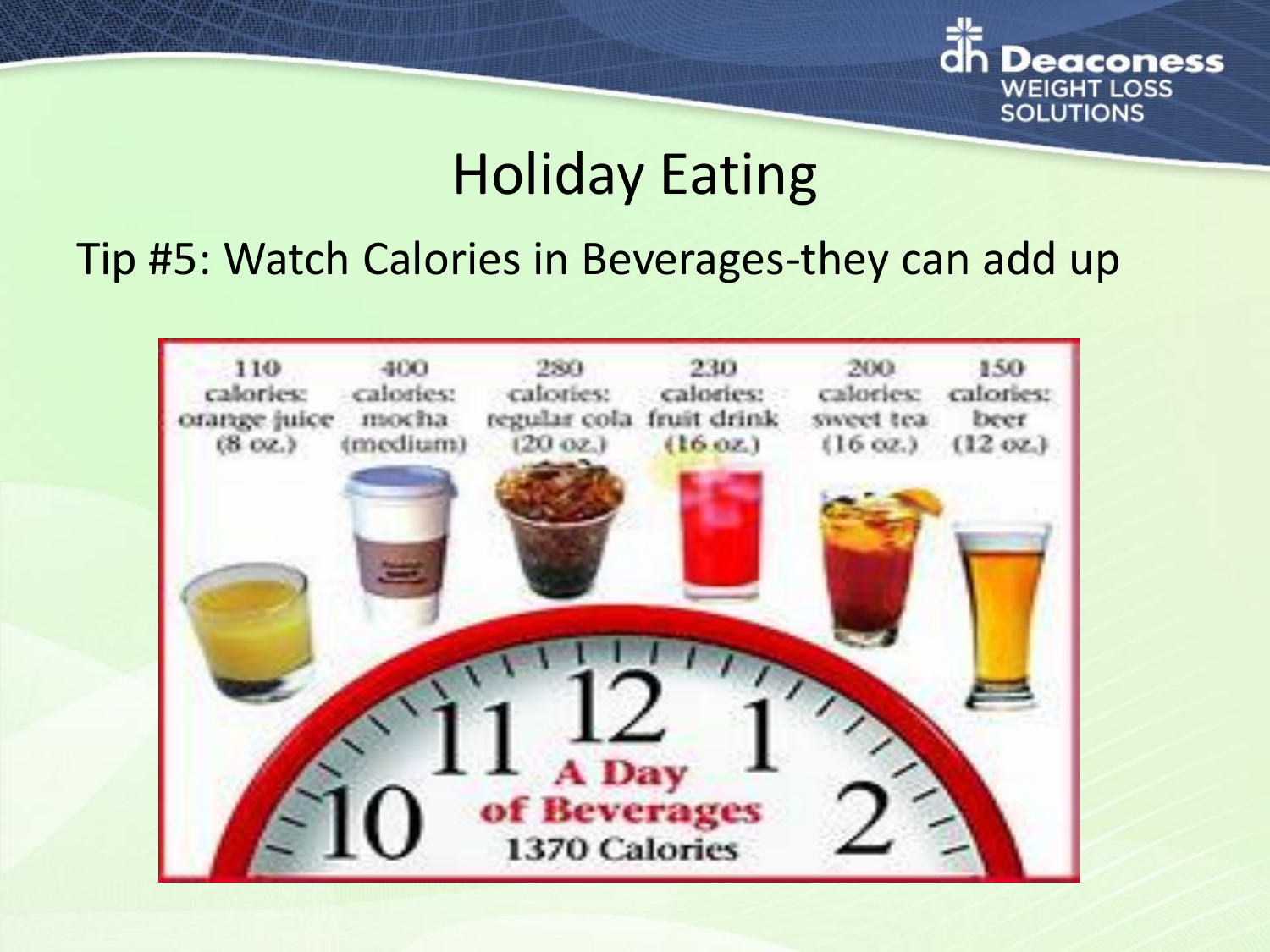

# Holiday Eating Tip #6: Direct Focus Off of Food



### IDEAS to take the focus off of food: 1)Enjoy family time 2) Make crafts/work on special holiday projects 3) Play games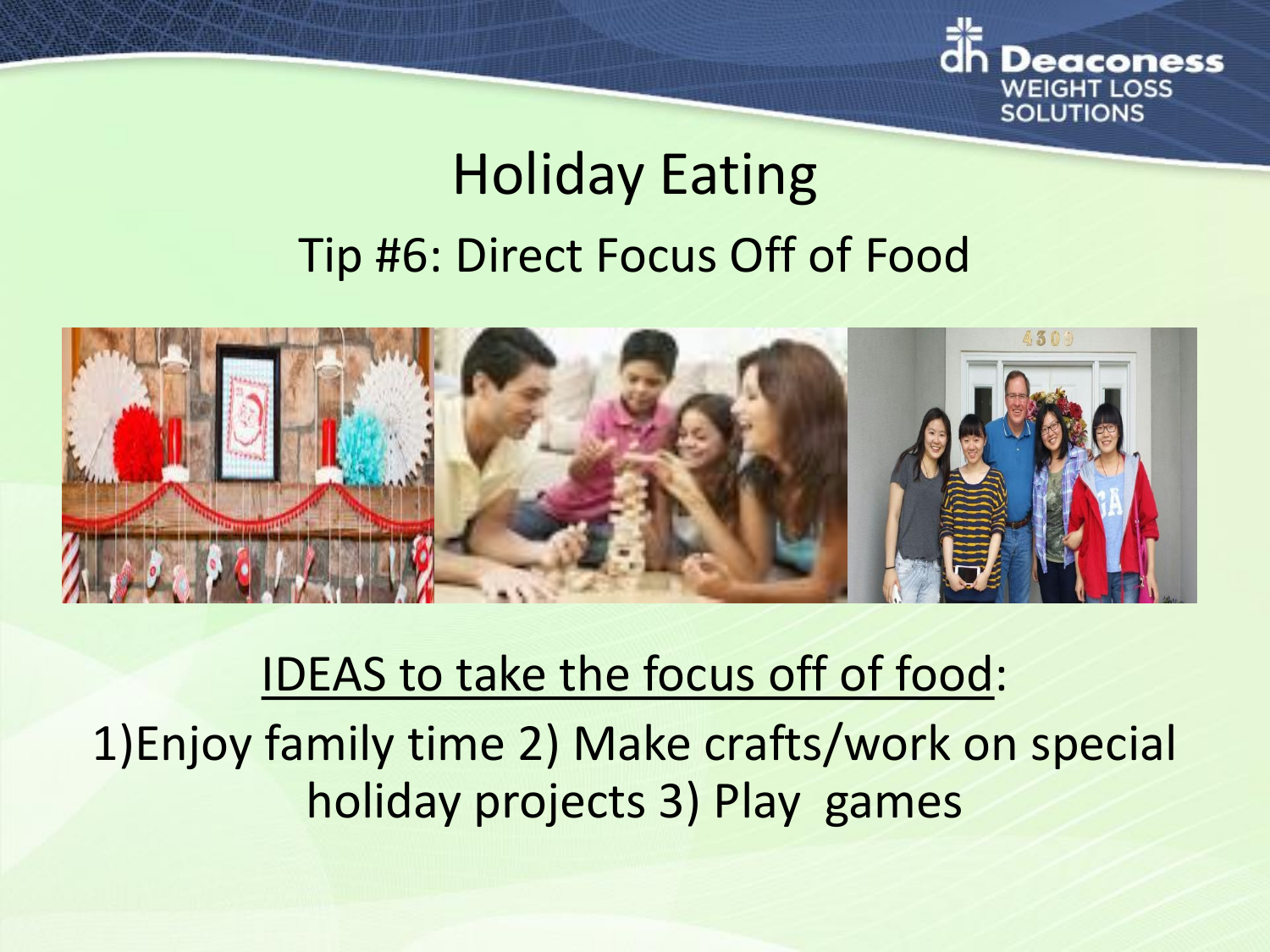

### Holiday Eating Tip #7: Balance Calories Throughout the Day

#### Example: Total Calories per day: 2000

- Breakfast: 300
	- Snack: 150
	- Lunch: 800
	- Dinner: 550
	- Snack: 200

### **Balancing Calories to Manage** Weight

.Find out how many calories YOU need for a day as a first step in managing your weight. ·Being physically active also helps you balance calories.





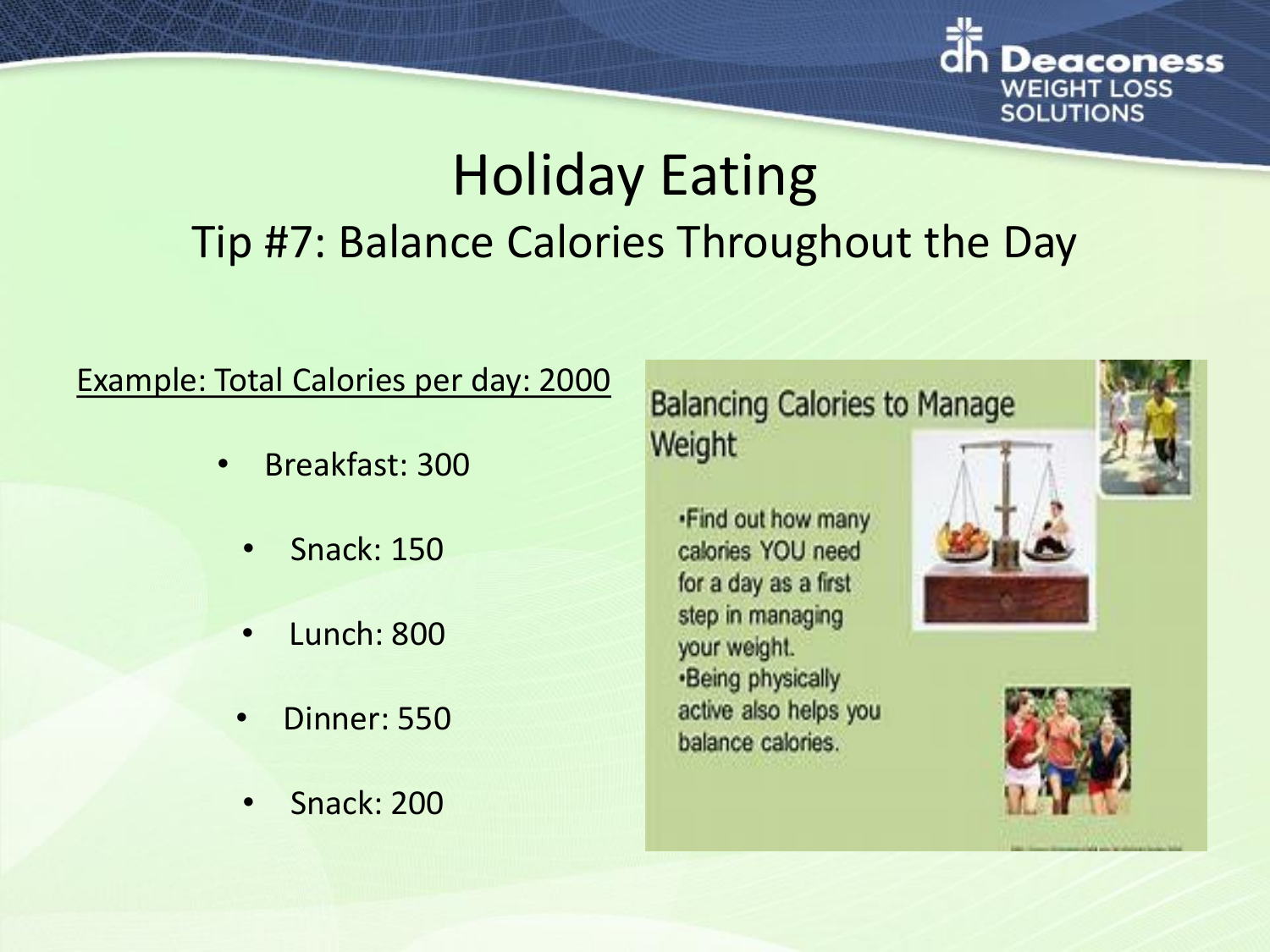

# Holiday Eating

### Tip #8: Take a Healthier Dish to Gatherings

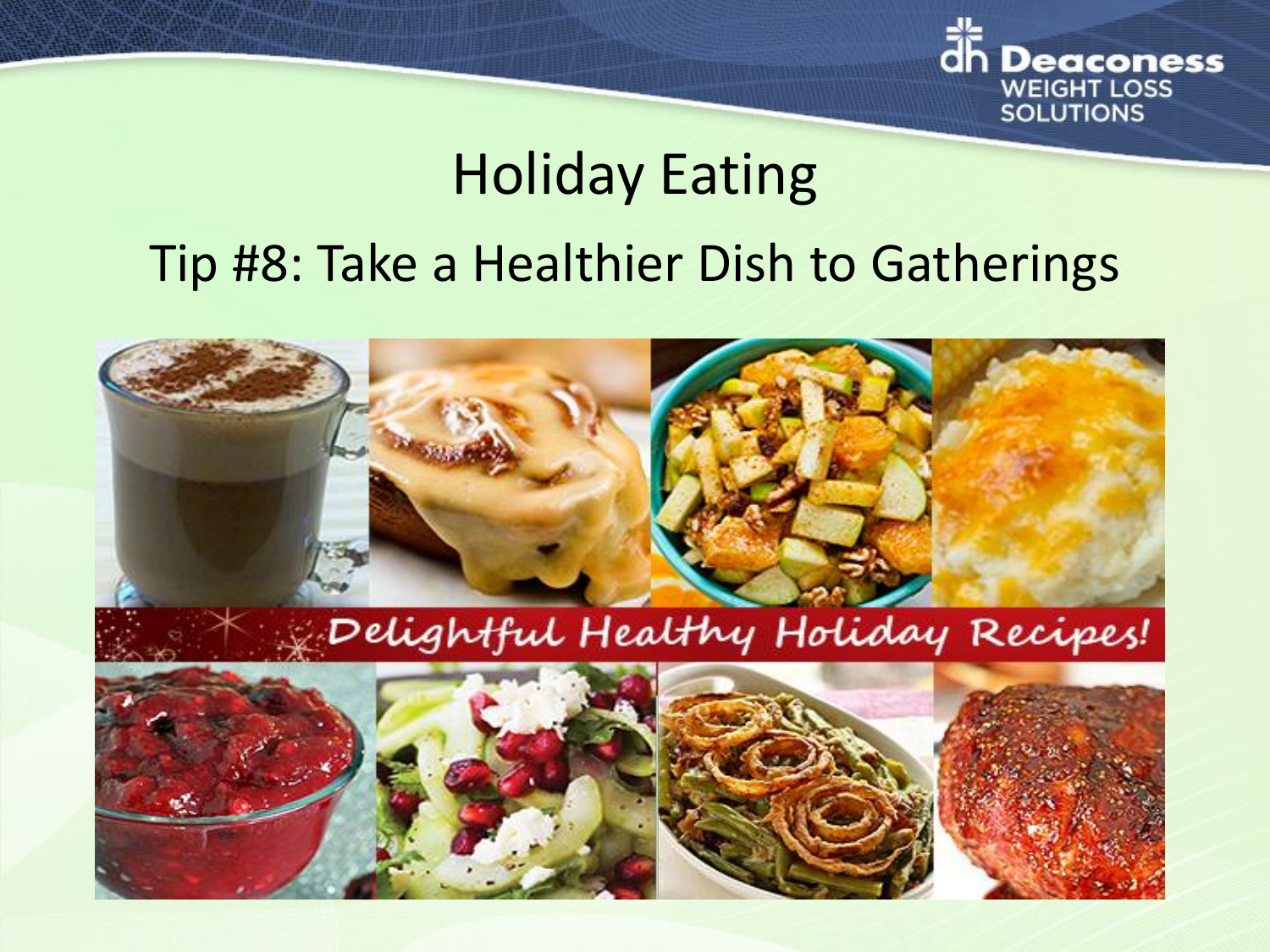

# Holiday Eating Tip #9: Practice Healthy Holiday Cooking



Remember to modify recipes. It is easy to cut calories by using 2 egg whites in a recipe instead of 1 whole egg. Replace heavy creams with evaporated skim milk in cheesecakes and cream pies. Top cakes with fresh fruits, fruit sauces, or a little powder sugar instead of frosting.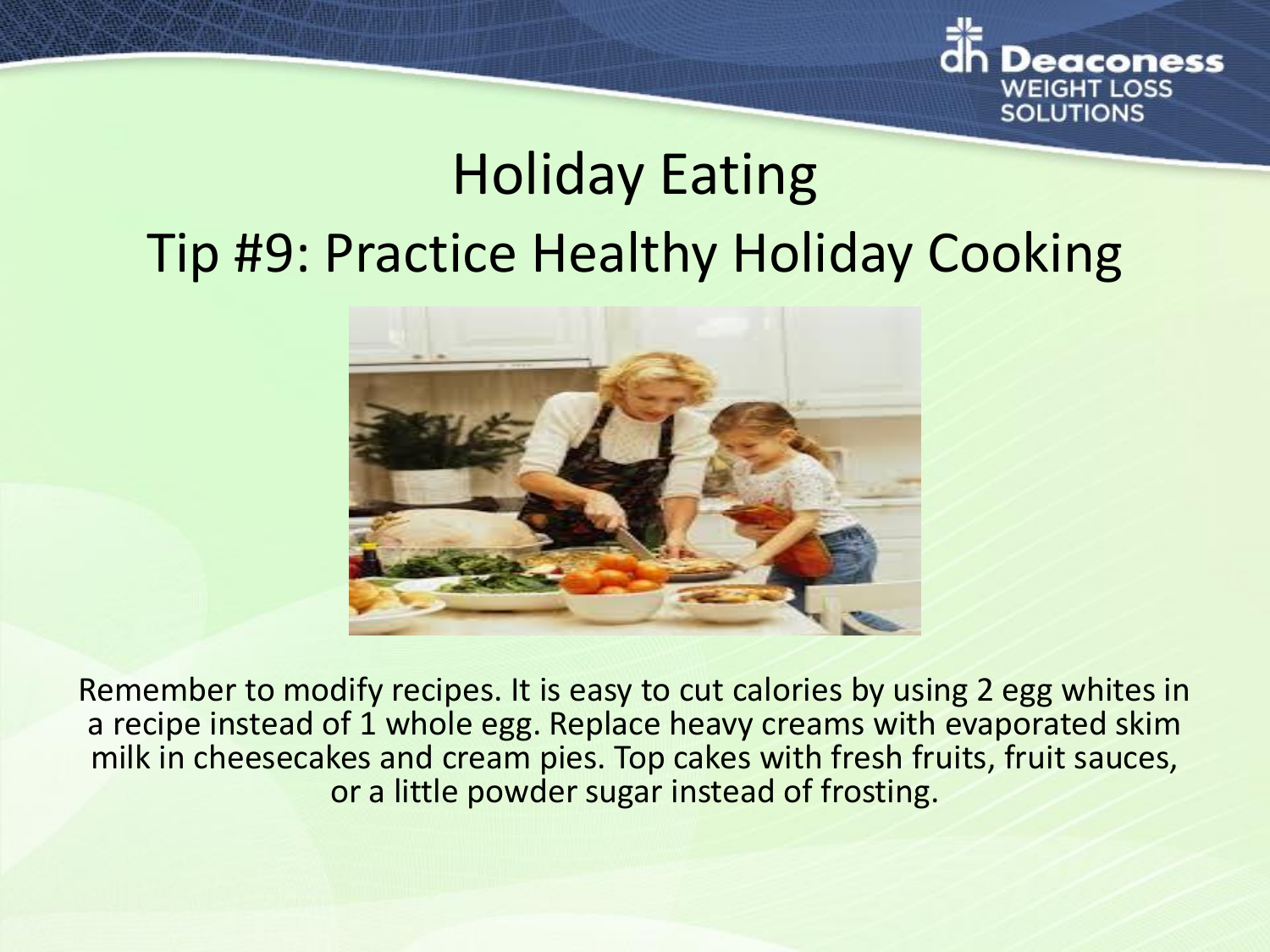

### Holidays: Burning Those Extra Calories Tip # 10 Plan for Exercise/No Excuses



1.Excuse: It's too cold outside.

When weather is inclement you can exercise at home. Try the exercise movements above: Perform each for 10-15 reps x 2-3 sets

### **NOTE: Exercise should be done unless not recommended by the doctor or exercise specialist**.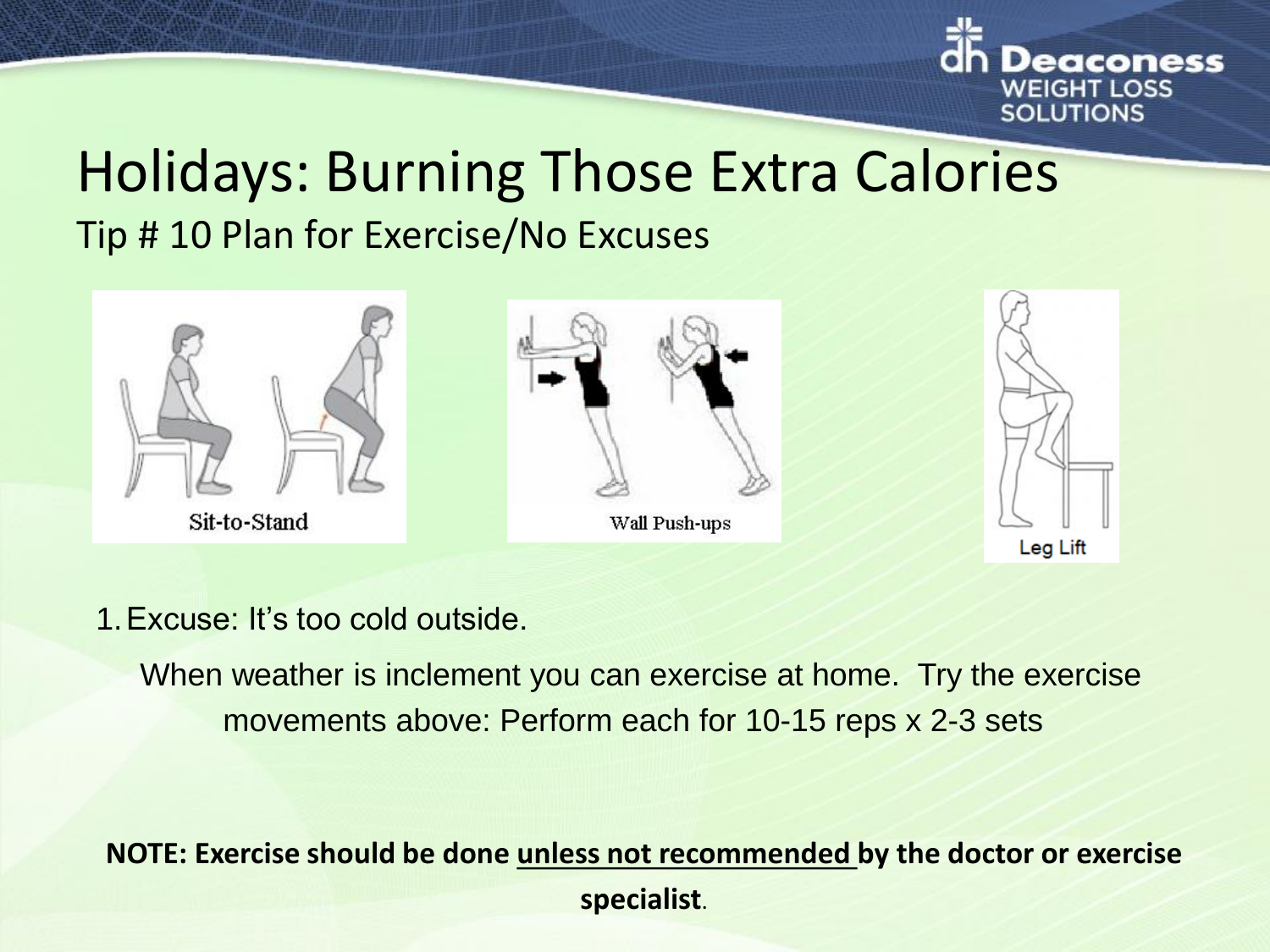

### Holidays: Plan for Exercise

2. Excuse: I don't have time.

If you feel like you're too busy to fit in regular exercise, try combining exercise with daily activities.

- Park further, take your dog on extended walks, recruit family for post-meal walks, or plan a family outing that is physically active.
- 3. I need to travel and there is no where to exercise. Stretching is a great way to relieve the stress of traveling.

Try these seated stretches: Hold each for 15-30 seconds, repeat 1-3 times.

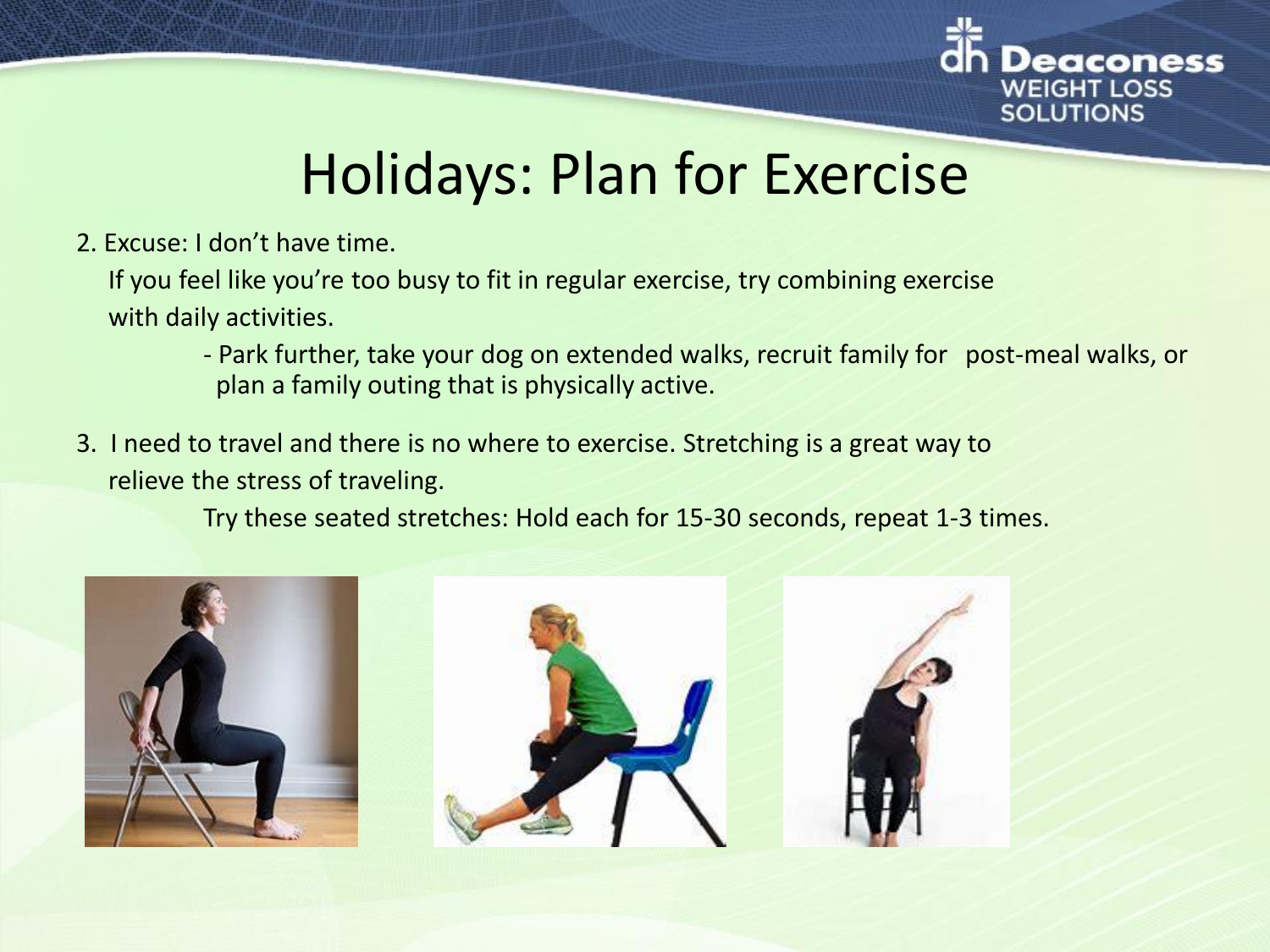

### Holidays: Plan for Exercise

#### 4. I'll start fresh in January

New Year's resolutions are full of promises, but few people actually keep to them. Staying active through December will set you up for success in the new year. You can also avoid the pitfalls of doing too much too soon, which can often lead to burn-out or injuries.



- 5. I can't get motivated when it's so dark outside.
	- If you are having trouble staying motivated it may be beneficial to get a workout partner or attend a group exercise class. By having accountability and companionship it may be just what you need to stick to a scheduled exercise routine.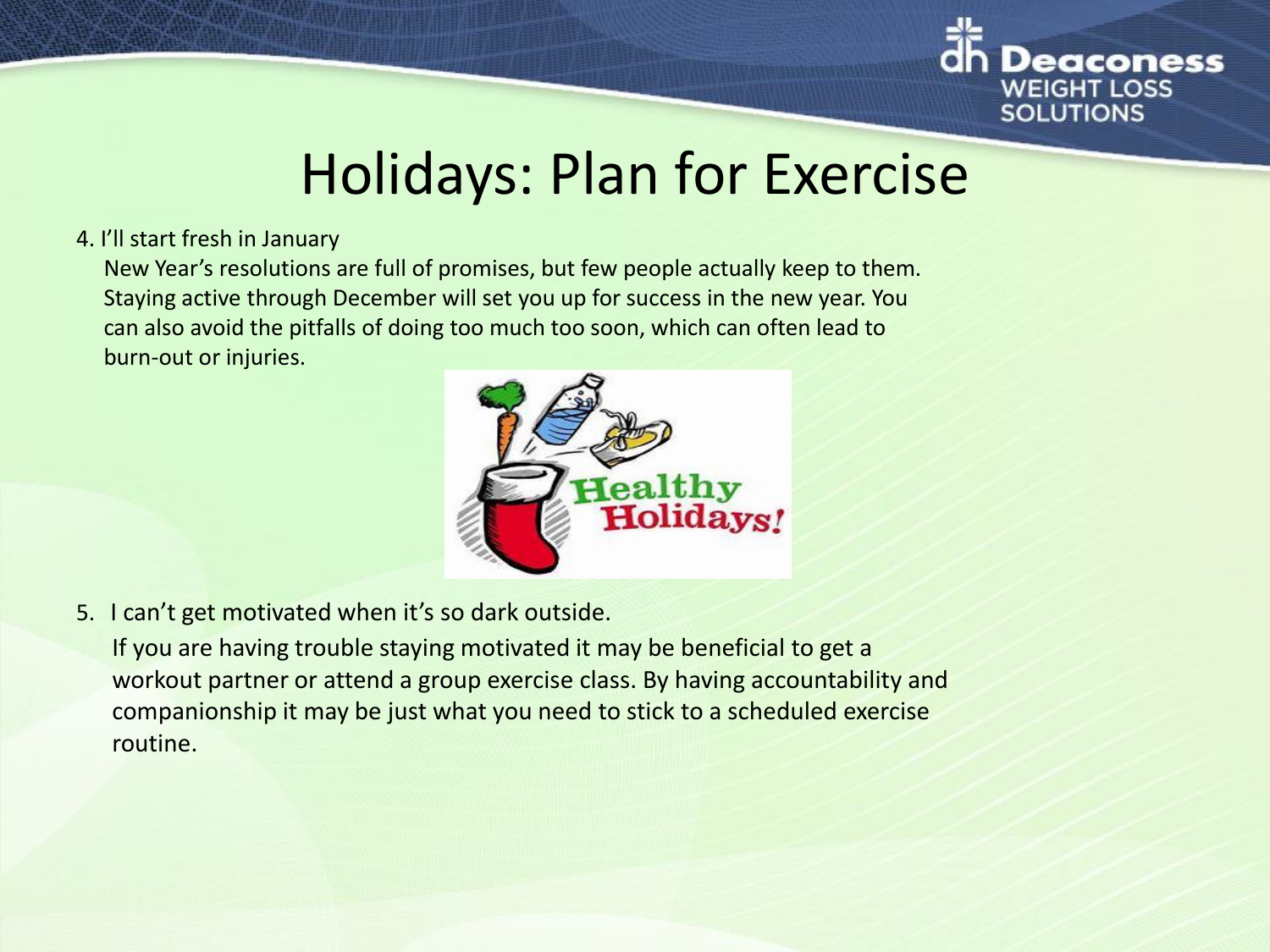

### Holidays: Plan for Exercise

#### 6. I have so many holiday parties to attend.

Exercising before events helps prevent unwanted weight gain and fosters well-being, strive to be active 30 minutes before getting ready for that party. If you don't have 30 minutes to go for a brisk walk, try breaking it up into three 10 minute walks.



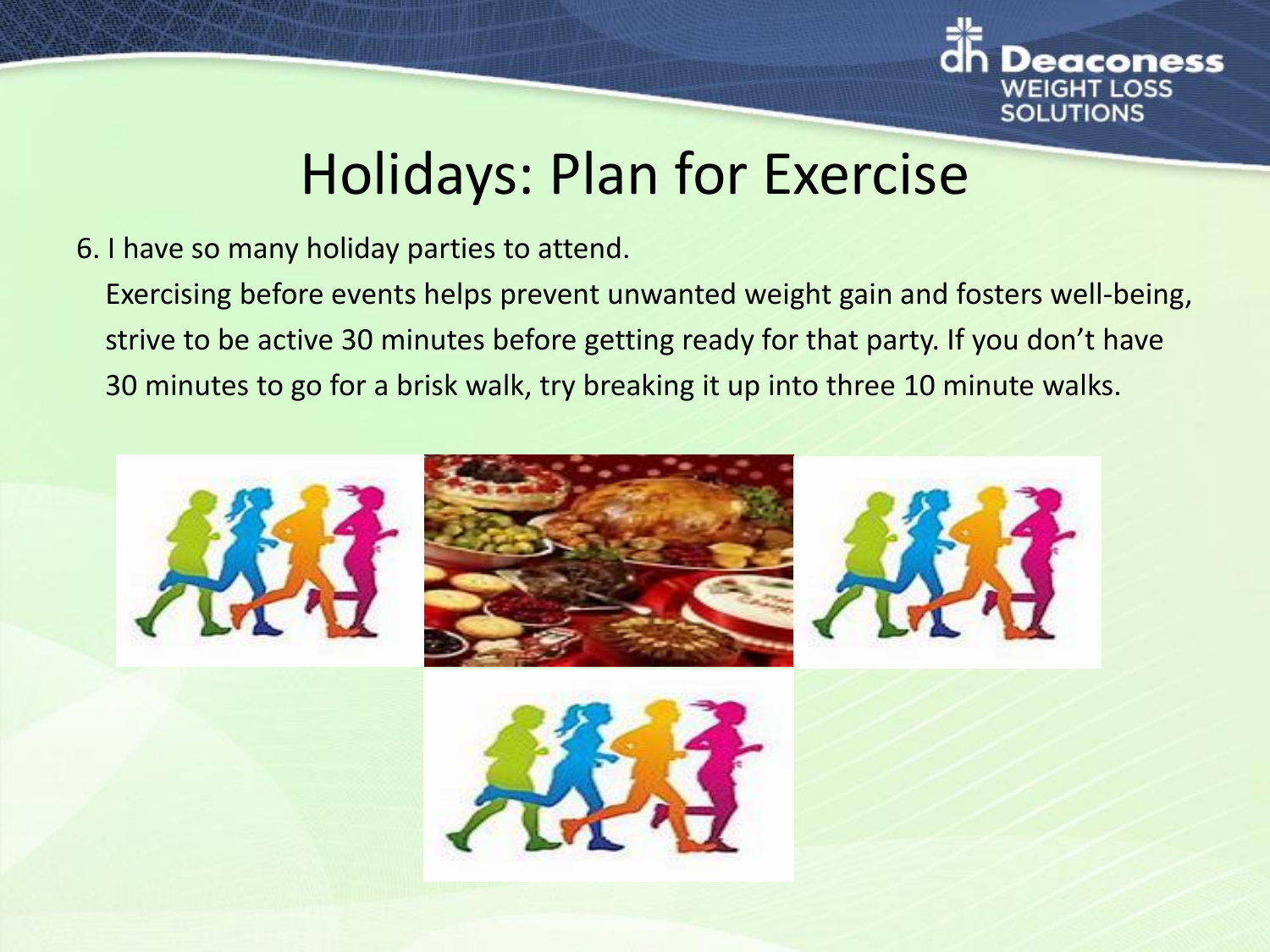

### **Accomplished Healthy Eating & Healthy Living During the 2018 Holidays?**

### **Stay Motivated During 2019:**

# **STAY MOTIVATED**

**TAKE IT ONE DAY AT A TIME** SURROUND YOURSELF WITH POSITIVITY **CREATE A VISION BOARD MAKE S.M.A.R.T. GOALS REWARD YOURSELF BELIEVE IN YOURSELF ACKNOWLEDGE YOUR POSITIVE ATTRIBUTES RECOGNIZE YOUR PROGRESS VISUALIZE ACCOMPLISHING YOUR GOALS BE KIND TO YOURSELF DON'T COMPARE YOURSELF TO OTHERS** 

TodaysFinessTrainer...

| 2019 Calendar                                                                                   |       |    |                   |               |                       |                                                                         |                |    |                |                         |         |                                                                                                       |          |          | Calendarpedia<br>tisar source for insterolate |             |                          |                                        |                 |       |     |       |       |           |        |    |                 |  |
|-------------------------------------------------------------------------------------------------|-------|----|-------------------|---------------|-----------------------|-------------------------------------------------------------------------|----------------|----|----------------|-------------------------|---------|-------------------------------------------------------------------------------------------------------|----------|----------|-----------------------------------------------|-------------|--------------------------|----------------------------------------|-----------------|-------|-----|-------|-------|-----------|--------|----|-----------------|--|
|                                                                                                 |       |    | January           |               |                       |                                                                         | February       |    |                |                         |         |                                                                                                       | Martin   |          |                                               |             |                          |                                        |                 | April |     |       |       |           |        |    |                 |  |
|                                                                                                 |       |    | We Tu We Th       |               | 10134                 |                                                                         |                |    |                | To We St. IV            |         |                                                                                                       | м        |          |                                               |             |                          | <b>Carl Adam Rus View Mit Poli Bar</b> |                 |       |     |       |       |           |        |    |                 |  |
|                                                                                                 |       | ۲  | э                 | a             | ٠                     | ۹                                                                       |                |    |                |                         |         |                                                                                                       | ı        |          |                                               |             |                          |                                        |                 | ı     |     |       | 2     | ı         | п      | ۱  | ٠               |  |
| 嘛                                                                                               |       |    | ü                 | N             | 11                    | 13                                                                      | ٠              | ٠  | 8.             | - 6                     | - 2     |                                                                                                       | ٠        | ı.       | ٠                                             | s.          | n.                       | φ                                      |                 | ٠     | I   |       |       |           | 11     | 肜  | $\mathbf{H}$    |  |
| 13                                                                                              | ч     | 15 |                   | 13            | 15                    | u                                                                       | 18             | 15 | 经              | 13.54                   |         |                                                                                                       | 84       | 16       | 1/1                                           | Ÿ           | 15                       | 14                                     | 15              | 椹     | 14  |       |       | <b>SF</b> | 18     | ٣k | m               |  |
| 39                                                                                              | ä1    | 22 | 25                | 24            | 25                    | 'n                                                                      | U              | 15 | 19             | 35 31                   |         | 33                                                                                                    | 25       | ۱F       | m                                             | 18          | 抛                        | m                                      | 苕               | n     | ł٦  | 討     | 氢     | 24        | 35     |    | 添設              |  |
| 17                                                                                              | 28.   |    | $29 - 30$         | $\mathcal{M}$ |                       |                                                                         |                |    |                | 24 25 26 27 28          |         |                                                                                                       |          | 34<br>24 | 49.                                           |             | 20 27 28                 |                                        | -79             | 30    | 38  | 79    | $-30$ |           |        |    |                 |  |
| May                                                                                             |       |    |                   |               |                       | <b>June</b>                                                             |                |    |                |                         |         | July                                                                                                  |          |          |                                               |             |                          | <b>August</b>                          |                 |       |     |       |       |           |        |    |                 |  |
|                                                                                                 |       |    | we factor         | T.            |                       | m                                                                       |                |    |                | Tu We Dr. Fr Re         |         |                                                                                                       |          |          |                                               |             |                          |                                        |                 |       |     |       |       |           |        |    |                 |  |
|                                                                                                 |       |    |                   | 2             | ı                     | ٠                                                                       |                |    |                |                         |         |                                                                                                       | ŧ        |          |                                               |             | ١                        |                                        | 5               | ٠     |     |       |       |           |        | ž  | a               |  |
| ×                                                                                               |       | 7  | s                 |               | ۹ð                    | Ħ                                                                       | z              | 3  | $\blacksquare$ | в                       | 遇       |                                                                                                       | s.       | 1        |                                               |             |                          | ٠                                      | łž              | -15   |     | 8     | 8     |           |        |    | 橫               |  |
| tž.                                                                                             | 'n    | M  |                   | 18            | 1F                    | u                                                                       | ٠              | 10 | 11             | tž                      | 13      | 14                                                                                                    | 15       |          |                                               |             | t)                       |                                        |                 | 39    | 15  |       | 13    |           | 15     |    | u               |  |
| 13                                                                                              | 20    | 21 | 22                | 23            | 26                    | 罪                                                                       | м              | 17 | м              |                         | 19 20   | 21                                                                                                    | 22       | 21       | ш                                             | 25          | $\overline{\mathcal{M}}$ | 28                                     | 20 27           |       | u   |       | 50    | 21        | 22     | 25 | $\overline{14}$ |  |
|                                                                                                 |       |    | 26 27 28 29 30 31 |               |                       |                                                                         | 21<br>M        |    |                | 34 25 26 27 28          |         |                                                                                                       | 29       |          |                                               | 28 29 30 31 |                          |                                        |                 |       | 38. | ж     | 27    | 28        | 29     |    | $30 - 34$       |  |
|                                                                                                 |       |    |                   |               |                       |                                                                         | <b>October</b> |    |                |                         |         |                                                                                                       | November |          |                                               |             |                          |                                        | <b>Outamber</b> |       |     |       |       |           |        |    |                 |  |
|                                                                                                 |       |    |                   |               |                       |                                                                         |                |    |                | Be Me! To We! The FV Be |         |                                                                                                       |          |          |                                               |             |                          | By Mid-Turrities The Fire Bar          |                 |       |     |       |       | 95.00     | n      | As | 1 Ba            |  |
| ٠                                                                                               |       |    |                   | 5             | b                     | 7                                                                       |                |    | ٠              | ž                       | з       | ٠                                                                                                     | x        |          |                                               |             |                          |                                        |                 | Ł     | ٠   |       |       |           |        |    | л               |  |
|                                                                                                 |       |    |                   | 12            | 15                    | м                                                                       |                |    |                |                         |         |                                                                                                       | u        | э        |                                               |             | đ                        |                                        |                 | ٠     |     |       |       | 51        | 12     | 15 | 14              |  |
| м                                                                                               |       | 17 |                   | 15            | 20                    | 71                                                                      | 13             |    |                |                         |         | 18                                                                                                    | τÞ       | 95       | п                                             | υ           | 13                       | u                                      |                 | м     | 15  |       | 12    |           | 19     | 20 | 11              |  |
| 22                                                                                              | 23    | 34 | 25                | ж             | 27                    | $\mathbb{R}$                                                            | т              | ая | 22             | 23                      | $^{34}$ | 25                                                                                                    | м        | w        | и                                             | Ψk          | 20                       | 24                                     | 22              | 11    | 12  | 23    | 34    | 24        | $\geq$ |    | 27.28           |  |
|                                                                                                 | 29 30 |    |                   |               |                       |                                                                         | B.             |    |                | 36 29 30 31             |         |                                                                                                       |          | 34       | 15                                            |             |                          | 26 27 18 29 20                         |                 |       | 挡   | 30 36 |       |           |        |    |                 |  |
|                                                                                                 |       |    |                   |               | Federal Holidays 2019 |                                                                         |                |    |                |                         |         |                                                                                                       |          |          |                                               |             |                          |                                        |                 |       |     |       |       |           |        |    |                 |  |
| <b>New Year's Day</b><br>Jun 1<br>Martin Luthan King Day<br>Jan 29<br>Presidenti Orio<br>Fab 18 |       |    |                   |               |                       | Mummar Day<br>thas 27<br>Independence (Tex)<br>M1<br>Latin Bay<br>Sep 2 |                |    |                |                         |         | <b>Gun H</b><br><b>Columbus Des</b><br>Victorians Enty<br><b>Noir 11</b><br>Thankspieg (two<br>Aug 38 |          |          |                                               |             |                          | Das 28 Driverun Day                    |                 |       |     |       |       |           |        |    |                 |  |